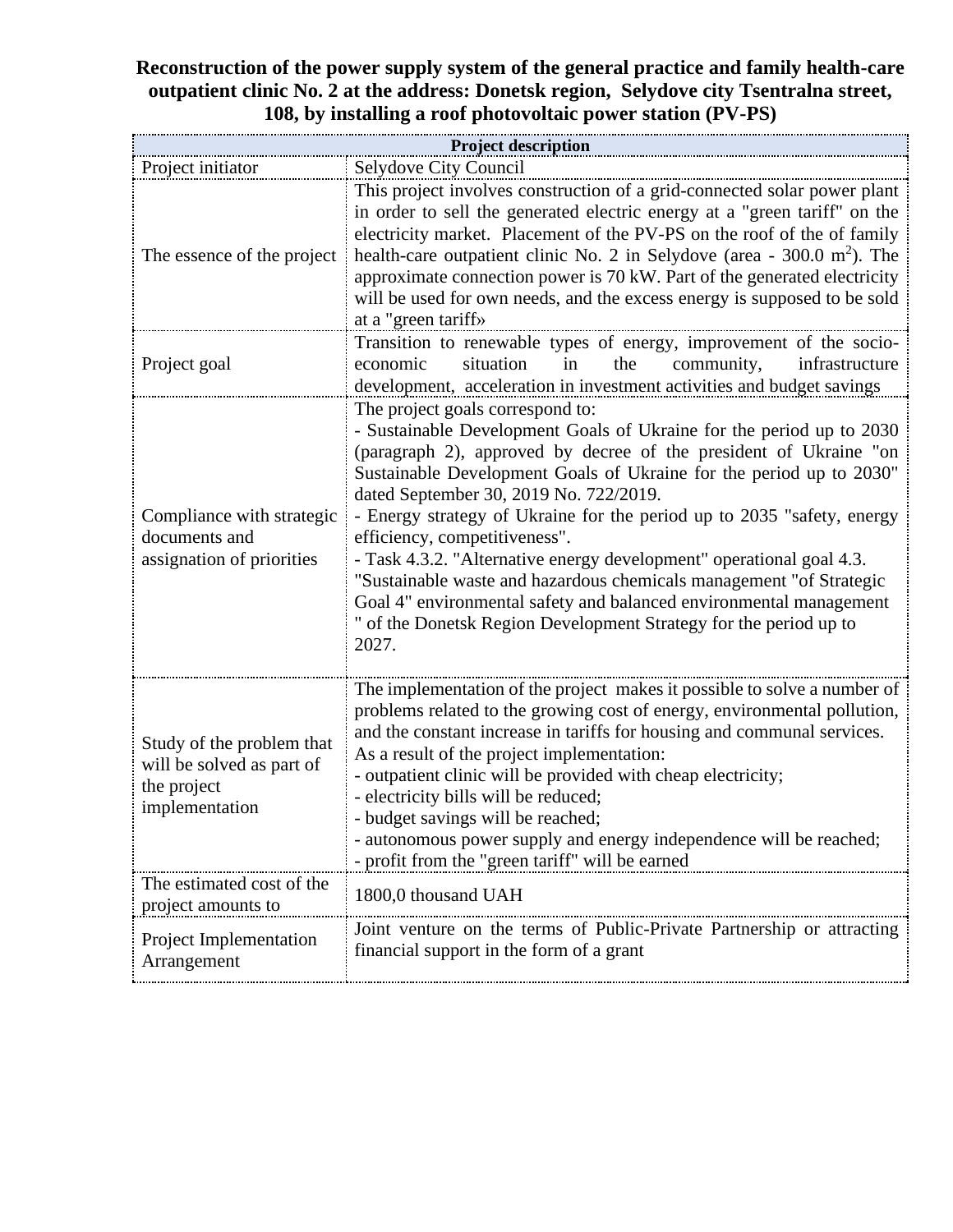|                                                                                                                            | Key financial indicators of the project implementation                                                                                                                                                                                                              |                                      |                        |           |  |  |  |
|----------------------------------------------------------------------------------------------------------------------------|---------------------------------------------------------------------------------------------------------------------------------------------------------------------------------------------------------------------------------------------------------------------|--------------------------------------|------------------------|-----------|--|--|--|
|                                                                                                                            | Index<br>Unit                                                                                                                                                                                                                                                       |                                      |                        | Value     |  |  |  |
|                                                                                                                            | Capital<br>expenditures                                                                                                                                                                                                                                             | <b>CAPEX</b>                         | thousand<br><b>EUR</b> | 67 701    |  |  |  |
| Key financial indicators<br>of the project                                                                                 | Accumulated cash<br>flow for 10 years                                                                                                                                                                                                                               | <b>NCF</b><br>thousand<br><b>EUR</b> |                        | $-12,294$ |  |  |  |
| implementation                                                                                                             | Net present value                                                                                                                                                                                                                                                   | NPV (d.rate<br>$5%$ )                | thousand<br><b>EUR</b> | 47 945    |  |  |  |
|                                                                                                                            | Project payback<br>period (with<br>discounting)                                                                                                                                                                                                                     | NPV (d.rate<br>$5%$ )                | Years                  | 10.00     |  |  |  |
| Project implementation<br>term                                                                                             | 12 months                                                                                                                                                                                                                                                           |                                      |                        |           |  |  |  |
| Indicative funding<br>sources to finance the<br>project                                                                    | Investor funds, grant funds.                                                                                                                                                                                                                                        |                                      |                        |           |  |  |  |
| Project Implementation<br>Arrangement                                                                                      | A feasibility study of the scheme for placing PV-PS on roofs has been<br>developed                                                                                                                                                                                  |                                      |                        |           |  |  |  |
| Interested parties and<br>expected result of the<br>project implementation                                                 | Interested parties: municipal non-commercial enterprise "primary health<br>care center of Sumy City Council", Selydove City Council<br>Roof photovoltaic power station with a capacity of 20 kW are installed.<br>Energy independence of the enterprise is ensured. |                                      |                        |           |  |  |  |
| Characteristics of an object (existing or newly created)                                                                   |                                                                                                                                                                                                                                                                     |                                      |                        |           |  |  |  |
| Location of the object                                                                                                     | 85400, Donetsk region, Selydove city Tsentralna street, 108                                                                                                                                                                                                         |                                      |                        |           |  |  |  |
| Description of existing<br>objects or those that are<br>proposed to be created as<br>part of the project<br>implementation | Placement of PV-PS on the building of a health care institution, namely<br>on the roof of the family health-care outpatient clinic No. 2 (area-300.0)<br>$m^2$ )                                                                                                    |                                      |                        |           |  |  |  |
| Form of property                                                                                                           | communal property.                                                                                                                                                                                                                                                  |                                      |                        |           |  |  |  |
| Related infrastructure                                                                                                     | The institution is provided with all necessary communications.<br>Access to electricity distribution systems is determined by the technical<br>conditions of DTEK Donetskoblenerho JSC                                                                              |                                      |                        |           |  |  |  |
| Land area, hectare                                                                                                         |                                                                                                                                                                                                                                                                     |                                      |                        |           |  |  |  |
| Land plot status                                                                                                           | The land plot under the building is in permanent use of municipal non-<br>commercial enterprise "Central City Hospital of the Selydove City<br>Council"                                                                                                             |                                      |                        |           |  |  |  |
| evelling of land.                                                                                                          |                                                                                                                                                                                                                                                                     |                                      |                        |           |  |  |  |

## **Contact Data:**

head of the economics department - Iryna Nefodova-0509709216 Chief Specialist of the economics department-Olha Kolisnyk-0509279565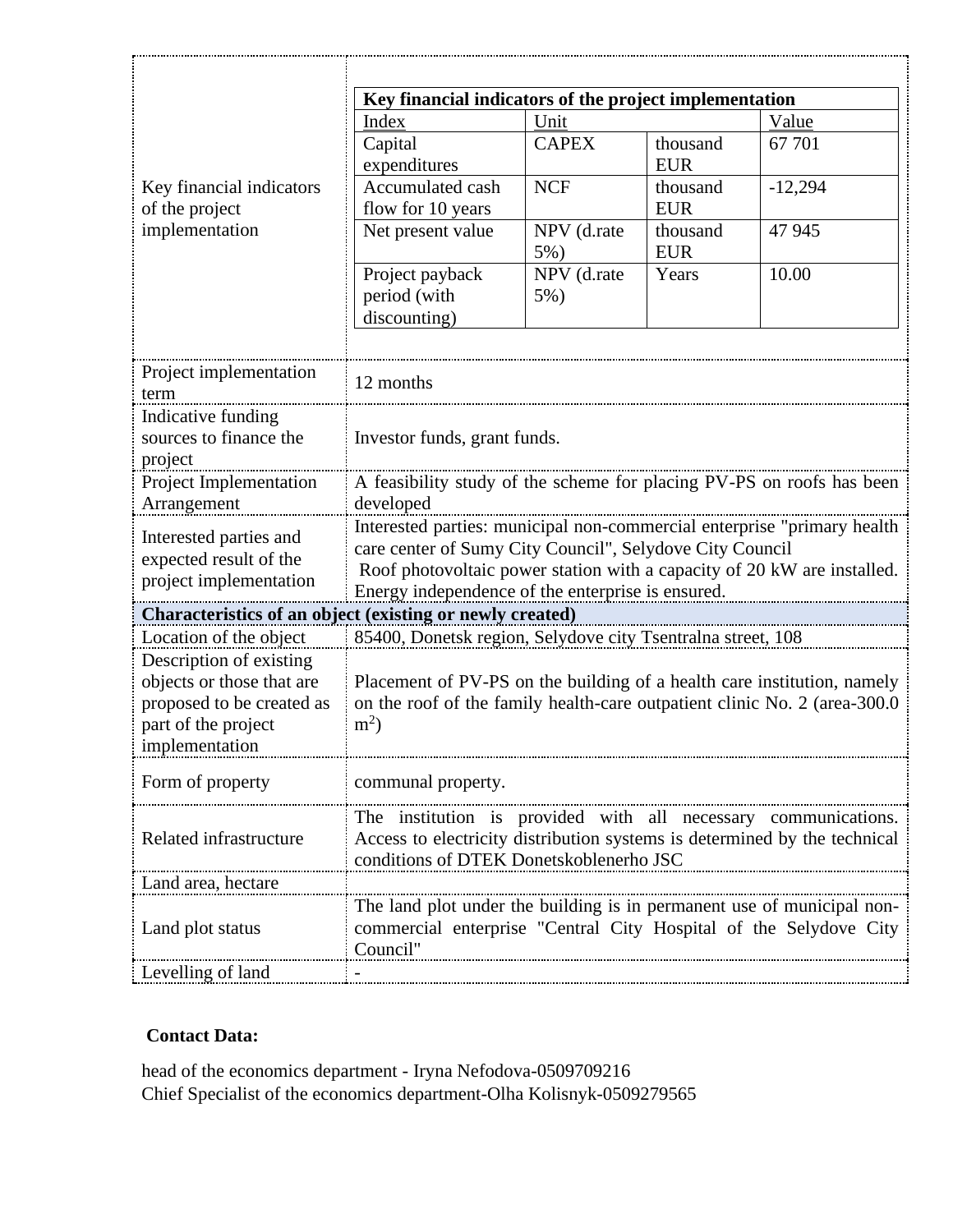## **Reconstruction of the power supply system of the building of municipal noncommercial enterprise Selydove Central City Hospital, at the address: Donetsk region. Selydove city Moskovska, 43, by installing a roof photovoltaic power station (PV-PS)**

| <b>Project description</b>                                                           |                                                                                                                                                                                                                                                                                                                                                                                                                                                                                                                                                                                                                                                                                                              |  |  |  |  |  |  |
|--------------------------------------------------------------------------------------|--------------------------------------------------------------------------------------------------------------------------------------------------------------------------------------------------------------------------------------------------------------------------------------------------------------------------------------------------------------------------------------------------------------------------------------------------------------------------------------------------------------------------------------------------------------------------------------------------------------------------------------------------------------------------------------------------------------|--|--|--|--|--|--|
| Project initiator                                                                    | Selydove City Council                                                                                                                                                                                                                                                                                                                                                                                                                                                                                                                                                                                                                                                                                        |  |  |  |  |  |  |
| The essence of the project                                                           | This project involves construction of a grid-connected solar power<br>plant in order to sell the generated electric energy at a "green tariff"<br>on the electricity market. Placement of the PV-PS on the roof of the<br>building of municipal non-commercial enterprise" Central City<br>Hospital of Selydove "(Area-1000.0 m <sup>2</sup> ).<br>The approximate connection power is 70 kW. Part of the generated<br>electricity will be used for own needs, and the excess energy is<br>supposed to be sold at a "green tariff»                                                                                                                                                                           |  |  |  |  |  |  |
| Project goal                                                                         | Transition to renewable types of energy, improvement of the socio-<br>situation<br>community,<br>economic<br>in<br>the<br>infrastructure<br>acceleration in investment activities and budget<br>development,<br>savings                                                                                                                                                                                                                                                                                                                                                                                                                                                                                      |  |  |  |  |  |  |
| Compliance with strategic<br>documents and assignation of<br>priorities              | The project goals correspond to:<br>- Sustainable Development Goals of Ukraine for the period up to<br>2030 (paragraph 2), approved by decree of the president of Ukraine<br>"on Sustainable Development Goals of Ukraine for the period up to<br>2030" dated September 30, 2019 No. 722/2019.<br>- Energy strategy of Ukraine for the period up to 2035 "safety, energy<br>efficiency, competitiveness".<br>- Task 4.3.2. "Alternative energy development" operational goal<br>4.3. "Sustainable waste and hazardous chemicals management "of<br>Strategic Goal 4" environmental safety and balanced environmental<br>management " of the Donetsk Region Development Strategy for the<br>period up to 2027. |  |  |  |  |  |  |
| Study of the problem that will<br>be solved as part of the<br>project implementation | The implementation of the project makes it possible to solve a<br>number of problems related to the growing cost of energy,<br>environmental pollution, and the constant increase in tariffs for<br>housing and communal services.<br>As a result of the project implementation:<br>- outpatient clinic will be provided with cheap electricity;<br>- electricity bills will be reduced;<br>- budget savings will be reached;<br>autonomous power supply and energy independence will be<br>reached;<br>- profit from the "green tariff" will be earned                                                                                                                                                      |  |  |  |  |  |  |
| The estimated cost of the<br>project amounts to                                      | 2100,0 thousand UAH                                                                                                                                                                                                                                                                                                                                                                                                                                                                                                                                                                                                                                                                                          |  |  |  |  |  |  |
| Project Implementation<br>Arrangement                                                | Joint venture on the terms of Public-Private Partnership or attracting<br>financial support in the form of a grant                                                                                                                                                                                                                                                                                                                                                                                                                                                                                                                                                                                           |  |  |  |  |  |  |